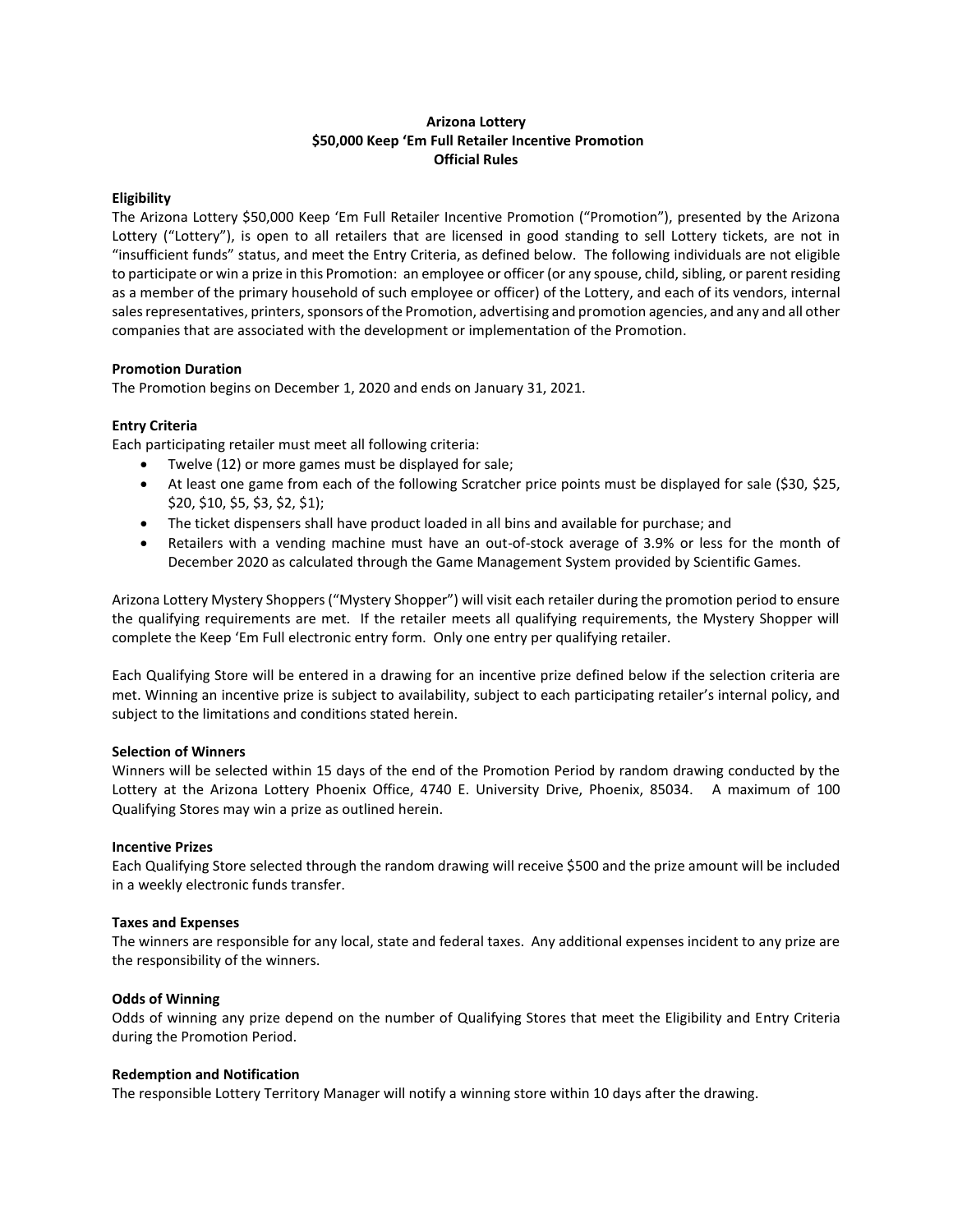### **General Terms:**

By participating in this Promotion, entrants agree to be bound by these Official Rules.

The Lottery retailer incentive promotional prizes and conduct of the Promotion are provided by order of the Arizona Lottery Commission under A.R.S. § 5-554(C) and pursuant to Promotion Profile #56, as a "Retailer Incentive" Play Style. Should any winner make any false statement in connection with this Promotion, the winner will be required to promptly return to the Lottery, upon demand, any prize.

The Lottery reserves the right, in its sole discretion, to modify these Official Rules without materially affecting the terms and conditions of the Promotion. No modification or amplification, oral or written, with respect to the covenants, conditions and terms herein contained, shall be binding upon the Lottery unless embodied in an instrument in writing mutually approved by the Lottery. The Lottery reserve the right to modify, terminate, or suspend the Promotion, or any part of it, if any viruses, bugs, unauthorized human intervention, fire, flood, earthquake, epidemic, explosion, labor dispute or strike, act of public enemy, equipment failure, riot or civil disturbance, war or other military action, terrorist threat or activity, government order, fraud, technical failures or any other factor beyond the Lottery's reasonable control (a "Force Majeure Event") impairs the integrity, feasibility or proper functioning of the Promotion, as determined by the Lottery in its sole discretion. The Lottery reserves the right, in its sole discretion, to disqualify any entrant, winner or designee from participating in any aspect of the Promotion if determined or suspected that such person has engaged in or has attempted to engage in any of the following: (a) acting in violation of the law or these Official Rules; (b) damaging or tampering with or corrupting the entry process or the operation of the Promotion; (c) participating in unsportsmanlike, inappropriate, uncooperative, disruptive, fraudulent or potentially fraudulent behavior; (d) acting with intent to annoy, abuse, threaten or harass any other person; or (e) participating in any activity deemed to be generally inconsistent with the intended operation of the Promotion or the Retailer Rules. Any attempt by any person to deliberately undermine the legitimate operation of the Promotion may be a violation of criminal and civil law, and, should such an attempt be made, the Lottery reserves the right to seek damages from any such person to the fullest extent permitted by law. The Lottery's discretion in enforcing any term of these Official Rules shall not constitute a waiver of that provision.

Whether caused by an entrant, by any of the equipment or programming associated with or utilized in this Promotion, or by any technical or human error that may occur in the processing of the Promotion, the Lottery is not responsible for inaccurate information, which may be the result of: (1) error, omission, interruption, deletion, defect, delay in operation or transmission, communications line failure, theft or destruction or unauthorized access to, or alteration of Promotional materials, information or records; or (2) lost, misdirected, late, incomplete, illegible or unintelligible Promotional materials, information or records. The Lottery is not responsible for any printing or technical error which may occur in processing, printing or distribution of Promotion materials, information or records.

The Lottery make no express or implied warranties of any kind with respect to the safety, appearance, or performance of any prize offered.

By participating in the Promotion, each winner hereby agrees and consents, without further authorization, compensation or remuneration of any kind, to the use of winner's name and/or likeness in any and all advertising promotions and other publicity conducted by the Lottery, unless prohibited by law.

### **Limitation of Liability**

By accepting a prize, an entrant, on behalf of himself or herself and his or her heirs and legal representatives, agrees to release the Lottery from, and shall hold the Lottery harmless against, any liability, loss, claims, injury or damage to property or to person, including death, due in whole or in part, directly or indirectly, by reason of the acceptance, possession, use or misuse of the prizes or participation in this Promotion, even if caused or contributed to by the negligence of the Lottery. Lottery is not liable in the event that any portion of the Promotion or prize is canceled due to any Force Majeure Event.